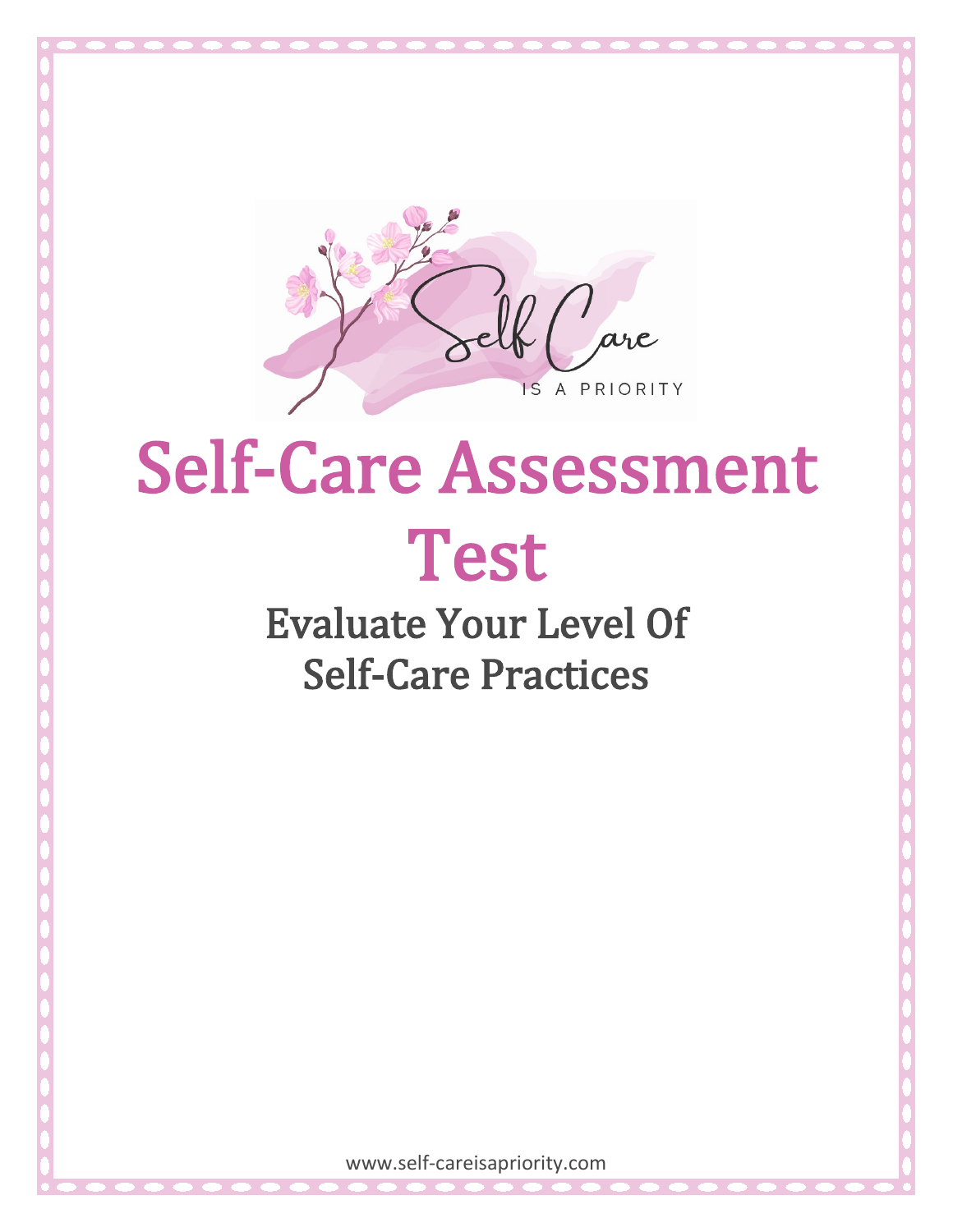## Assessment Questions

## **PART 1**

1. Can you make and take time for you without feeling pangs of guilt?

Yes \_\_\_\_  $No$   $\_\_$ 

2. Are your leisure activities a priority in your life?

| Yes |  |
|-----|--|
| Nο  |  |

3. Do you know what your needs are?

 $No$   $\qquad$ 

4. Do you take care of your needs and desires?

Yes \_\_\_\_

 $No$   $\_\_$ 

5. Do you regularly make some time for "me time"?

Yes \_\_\_\_

 $No$   $\_\_$ 

6. Do you feel okay about sometimes slowing down?

Yes \_\_\_\_

 $No$   $\qquad$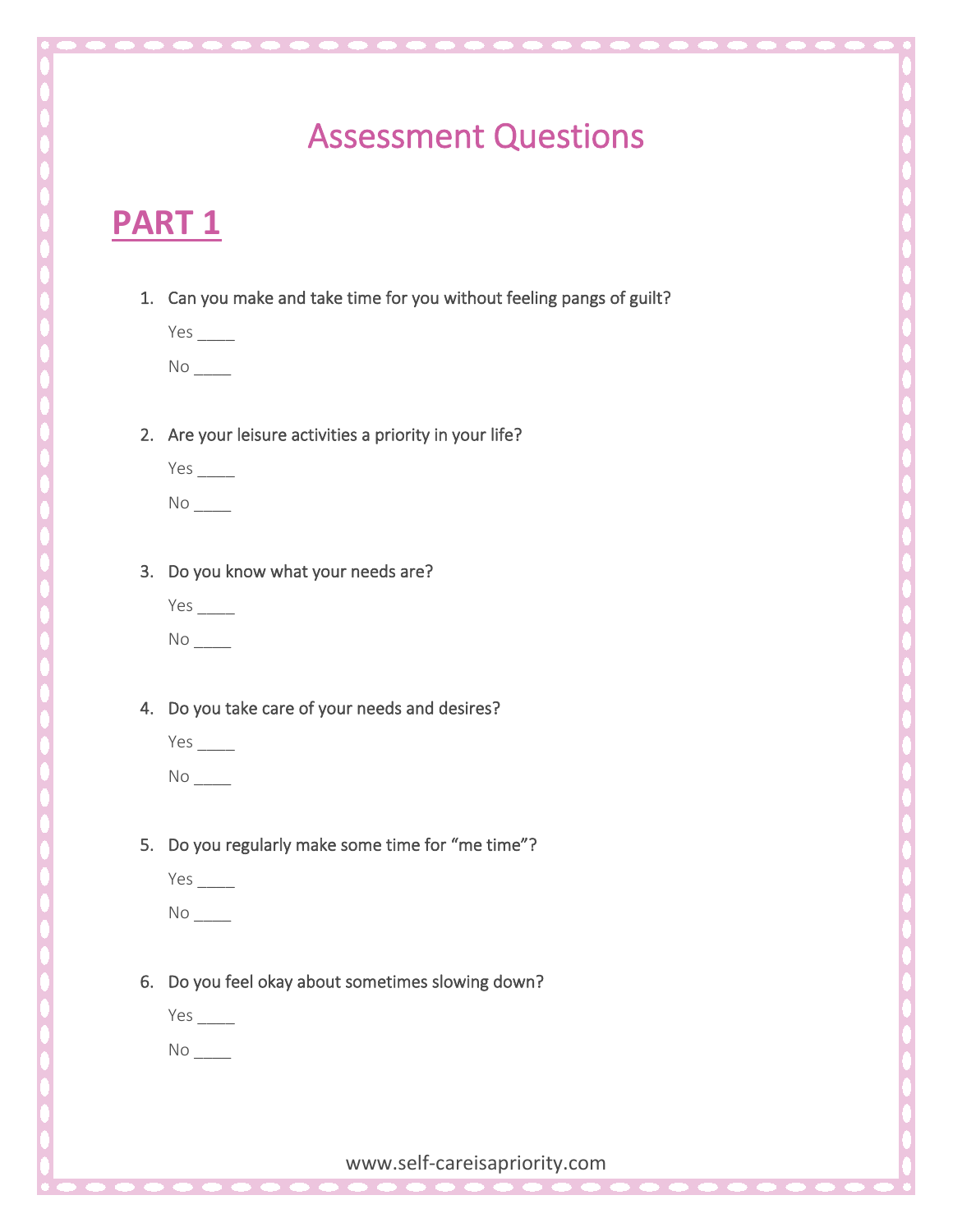7. Do you understand the difference between self-indulgence and self-care?

| Yρς    |  |
|--------|--|
| N<br>∩ |  |

8. Do you feel as though you deserve self-care?

| Yes     |  |
|---------|--|
| N.<br>O |  |

### **PART 2**

1. Do you say yes to requests from others when it is best for you to say no?

| Υ<br>ES        |  |
|----------------|--|
| N<br>$\lambda$ |  |

2. Do you constantly worry about everyone else, and not about yourself?

| US |  |
|----|--|
| ٦  |  |

3. Do you do things that you really don't want to do, or that will over extend you?

 $No$   $\qquad$ 

- 4. Are you running on empty?
	- Yes \_\_\_\_

 $No$   $\_\_$ 

5. Are you stressed out a lot of the time?

Yes \_\_\_\_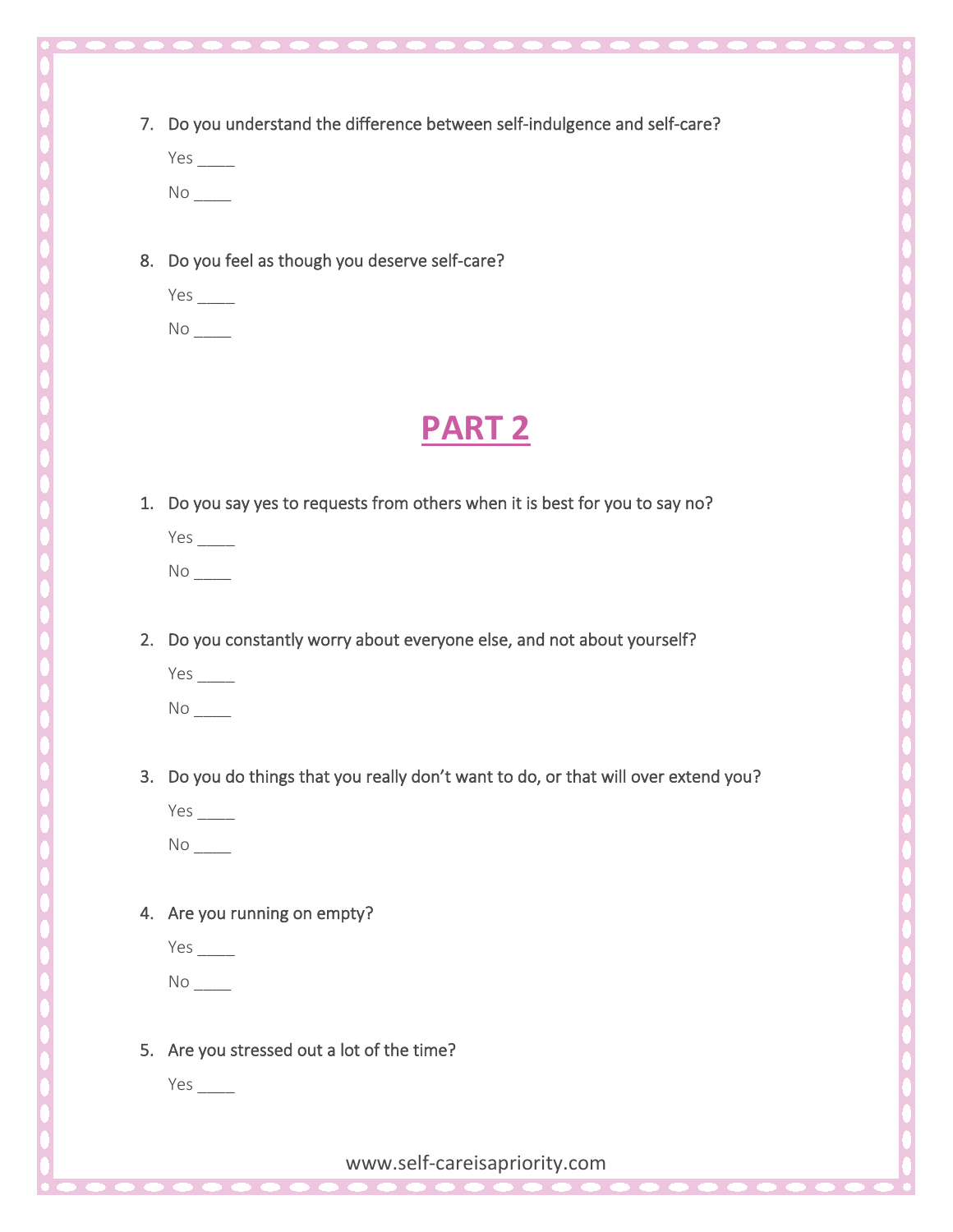$No$   $\qquad$ 

6. Are you overwhelmed?

Yes \_\_\_\_  $No$   $\_\_$ 

7. Do you suffer from headaches?

 $No$   $\qquad$ 

8. Do you suffer from insomnia?

 $No$   $\qquad$ 

9. Are you chronically tired and have a lack of energy?



 $No$   $\_\_$ 

- 10. Do you crave and eat junk food often, and especially during times of stress?
	- Yes \_\_\_\_

 $No$   $\qquad$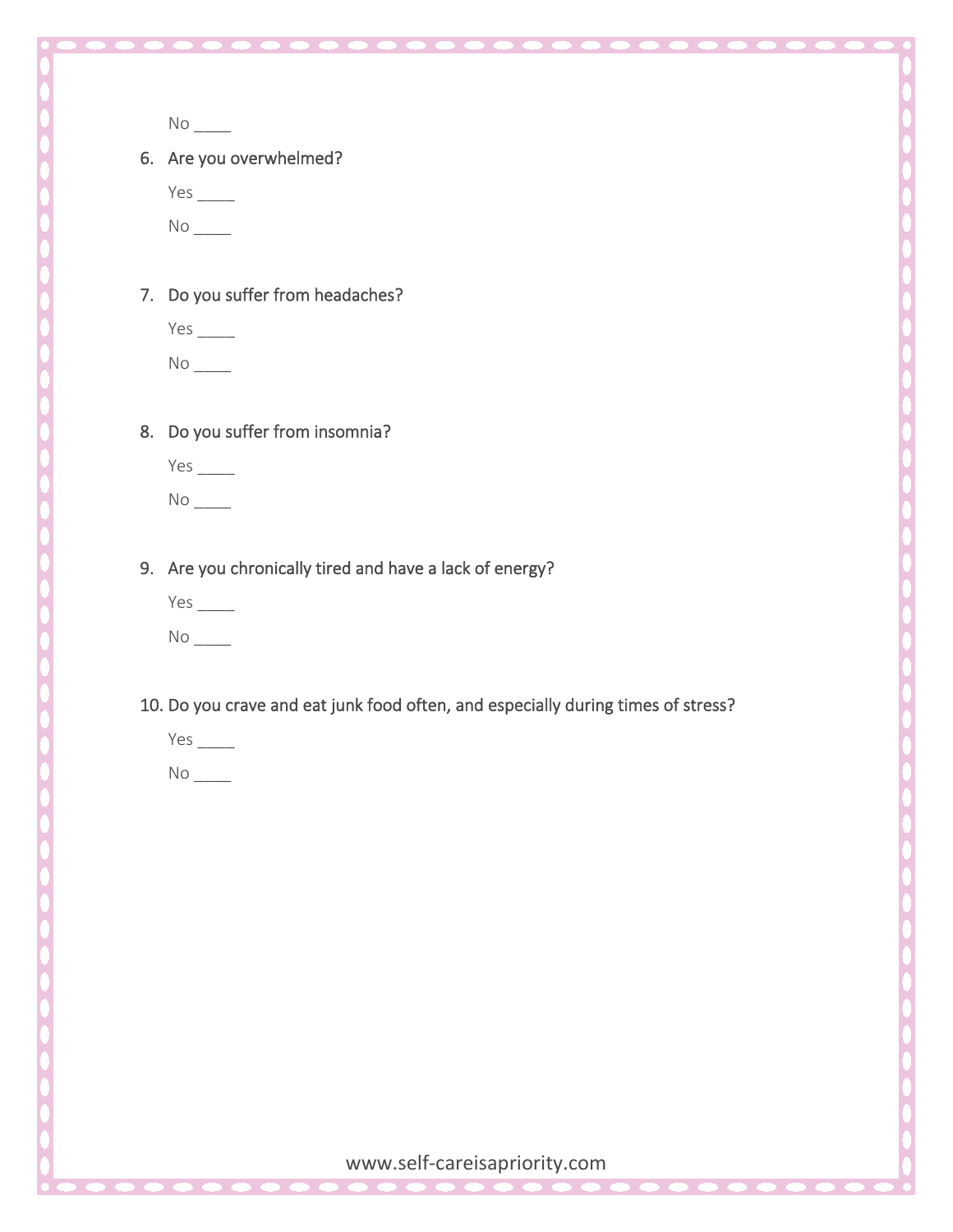#### Score Your Results

#### A) Part 1

Each NO answer = 1 point

Each YES answer = 0 points

#### Add up your score for Part 1

Total Score Part 1:

B) Part 2

Each NO answer = 0 points

Each YES answer = 1 point

#### Add up your score for Part 2

Total Score Part 2:

#### C) Add up both scores for Part 1 and Part 2

Total Score Part  $1 +$  Part  $2 =$ 

#### RESULTS

If you scored 6 or more points, you can benefit from addressing your self-care practices and making a self-care plan.

The higher your point value, the more imperative it is that you address your selfcare needs.